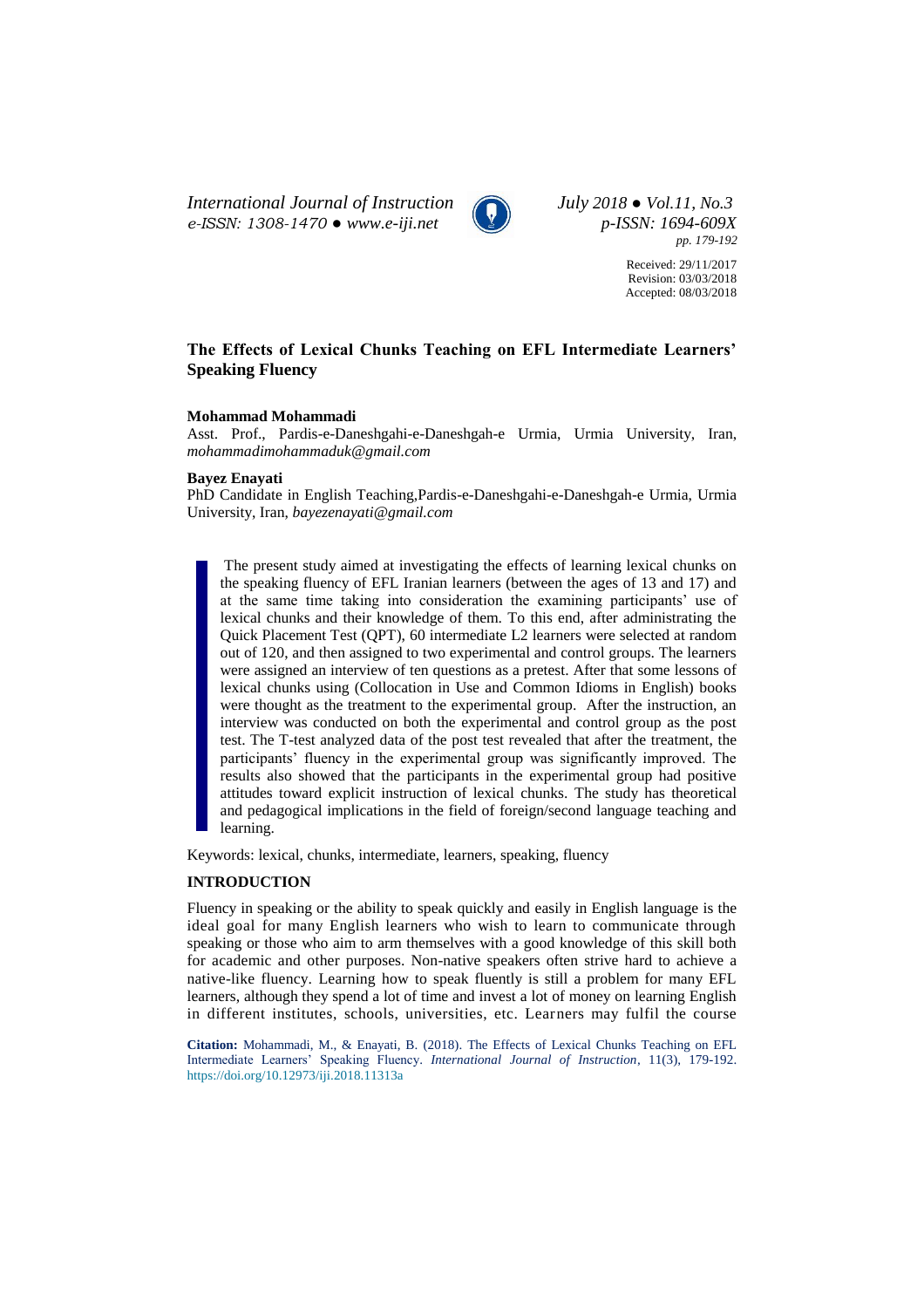requirements but they often fail to cope with the requirements in order to have a fluent speech. As pointed out above, the reason might be due to their lack of understanding of what chunks in English language are.

Learners in EFL settings typically often have problem of lacking exposure to the target language and consequently, they are often not aware of the differences in lexical chunks between the L1 and the L2. Questing scholarly for the reasons of lack of proficiency in speaking, I came across researchers such as Richards (2008) who claims that when carrying out communication tasks, low-level students often rely on a lexicalized system of communication that depends heavily on vocabulary and memorized chunks of language. Besides, Lackman (2008) argues that lexical approach in which chunks play a vital role does not exclude the grammar and structural nature of language. Similarly, Wilkins states that we can express little without grammar, but nothing can be conveyed without vocabulary (Wilkins, 1972). As the pioneers of the Lexical approach, Richards and Rodgers (2001) state that the building blocks of language learning and communication are not grammar, function, notions, or some other unit of planning and teaching but lexis, i.e., word and word combinations. Pawley and Syder (1983) suggest that native speakers have a repertoire of thousands of routines, or "chunks," like these. Their use in appropriate situations creates conversational discourse that sounds natural and native-like, so they have to be learned and used as fixed expressions. Accordingly Prodromou (2007) suggests that a key difference between the speech of advanced successful users of English (SUEs) and native speakers is the presence or absence of chunks. In addition, a number of researchers pointed out that to learn a wide and varied vocabulary of individual words, English learners must also cope with a great number of multiword units (Moon, 1997, 1998; Wray, 2000).

Today scholars share the same consensus regarding the prevalence of chunks in language production (see Ketko 2000, Lind Stromberg, 2009 and …). For example, Ketko (2000) addresses the crucial role of multi-word chunks in facilitating communicative competence. Accordingly, Richards (2008) holds that there are many factors that can contribute to the naturalness of speech and points out that one important factor is the extent to which the learners are using what are sometimes called multi-word chunks, as well as conversational routines or fixed expressions.

Focusing on bottom-up processing Jack C. Richards (2008) believes that the chunks help us identify the underlying propositions the utterances express. In his article "Teaching listening and speaking, from theory to practice", he points out that we have to break some utterances down into their components in order to understand them. He called this process "chunking". If formulaic chunks play a large role in early language acquisition, it may pay to focus on these initially, delaying the teaching of grammar until later, as proposed by Ellis (2002). Referring to the widespread benefits of using chunks in EFL classes, in the present paper, I aim to focus on these prefabricated units of language in order to measure their impact on speaking in general, and on fluency in particular.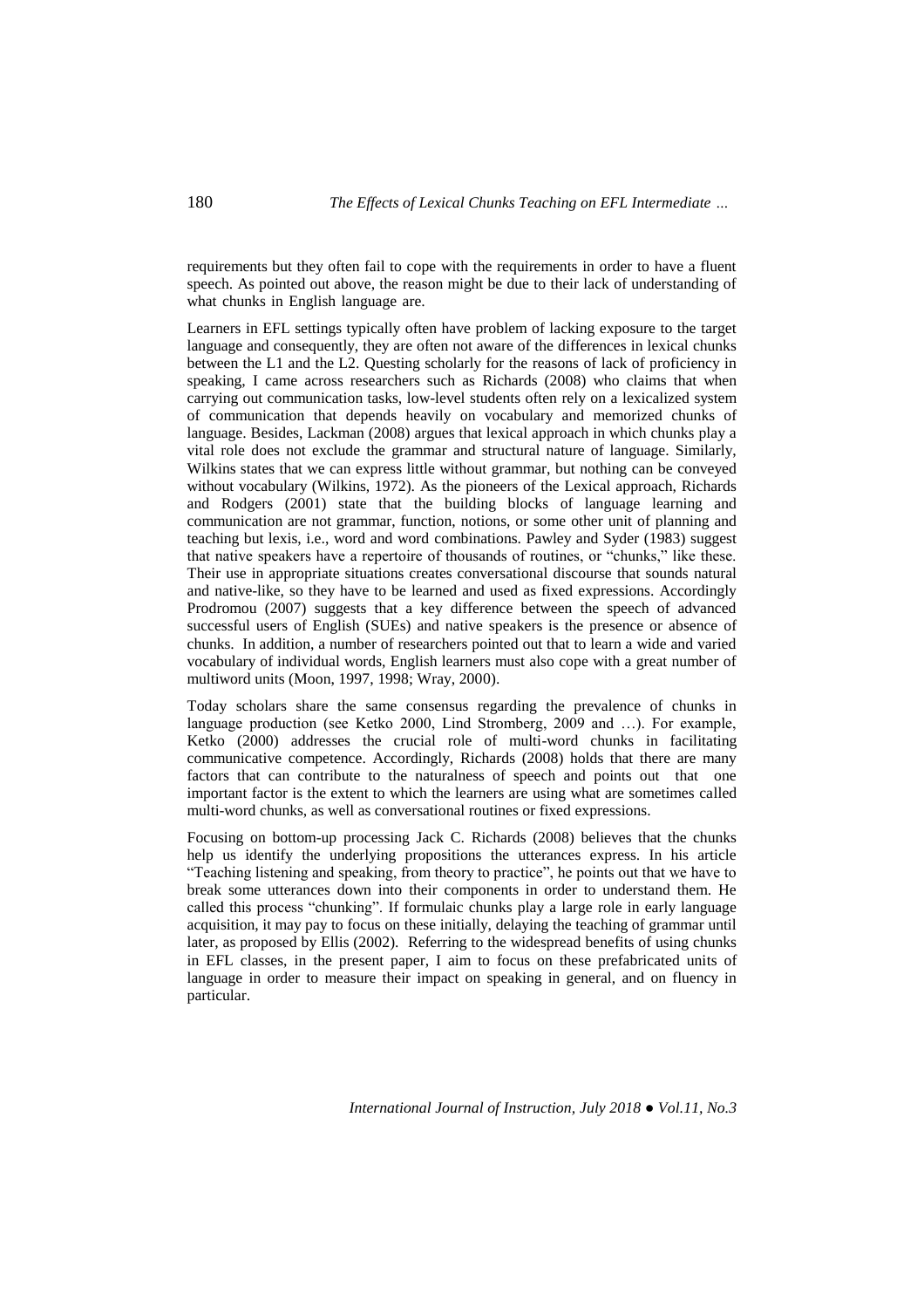### **Review of the Related Literature**

In the much of the traditional literature on Formal and theoretical Linguistics, lexical chunks have received relatively little attention. Most of lexical chunks' biggest proponents are coming from the areas of Applied Linguistics and Education, specifically Foreign Language Education. Being a difficult phenomenon to pin down formally makes one of the reasons of lack of discussion of lexical chunks in Formal Linguistics. Lexical chunks do not fit neatly into traditional linguistic categories since they combine semantic, syntactic, lexical, and even pragmatic information. Another reason for lack of discussion of lexical chunks in formal linguistics is that they are difficult to define in simple, universally applicable terms. . Despite this, some efforts have been made, and in the following I will review some of the most influential studies related to the current study.

In an effort to find the effects of lexical chunks on writing Qian Li (2014) carried out an empirical study on the application of lexical chunks to college English writing in Jiaotong University, Jinan, China. The research question was whether the application of lexical chunk approach to EFL teaching helps to improve college students' EFL writing level. After the treatment the results proved the fact that the lexical chunk teaching and learning approach plays a positive role in improving the college students' English writing.

Similarly Ranjbar, N. et al. (2012) attempted to investigate the effects of lexical bundles on Iranian EFL learners' paragraph writing production fluency. To achieve this purpose, they administrated an English language proficiency test to 120 language learners studying TEFL at Islamic Azad University of Dehloran and ultimately they selected 90 language learners and divided them into two groups of control and experimental groups, based on their proficiency test scores. The findings of their study showed that lexical bundles instruction could bring a significant change in the experimental group learners since they received instruction on lexical bundles.

Research on chunks is based on the assumption that native speakers use plenty of chunks in their every day language and they are considered as fluent speakers of language (McCarty & Carter, 2002; Boers et al., 2006; Conklin & Schmitt, 2008). The findings of Zafarghandi, et al. (2017) were along with what McCarty and Carter (2002) stated about the implications of multi word strings (chunks) for the notion of fluency. Their research on using chunks in the classroom showed that mastery of ready made chunks could help learners to develop their fluency in speaking English. On the other hand the participants in Zafarghandi and his colleagues' study were made aware of the advantages of using chunks in their speech and they were encouraged to use them while speaking throughout the whole semester.

Movahediyan Attar and Allami (2013) investigated the effect of teaching collocations on the speaking ability of EFL Iranian learners and at the same time tried to examine the relationship between the participant's knowledge of collocations and also their use of collocations. They also made an attempt to find out their attitude towards teaching collocations. The results of their research revealed that teaching lexical collocation was a useful mean to maximize collocation knowledge. They further mentioned that learners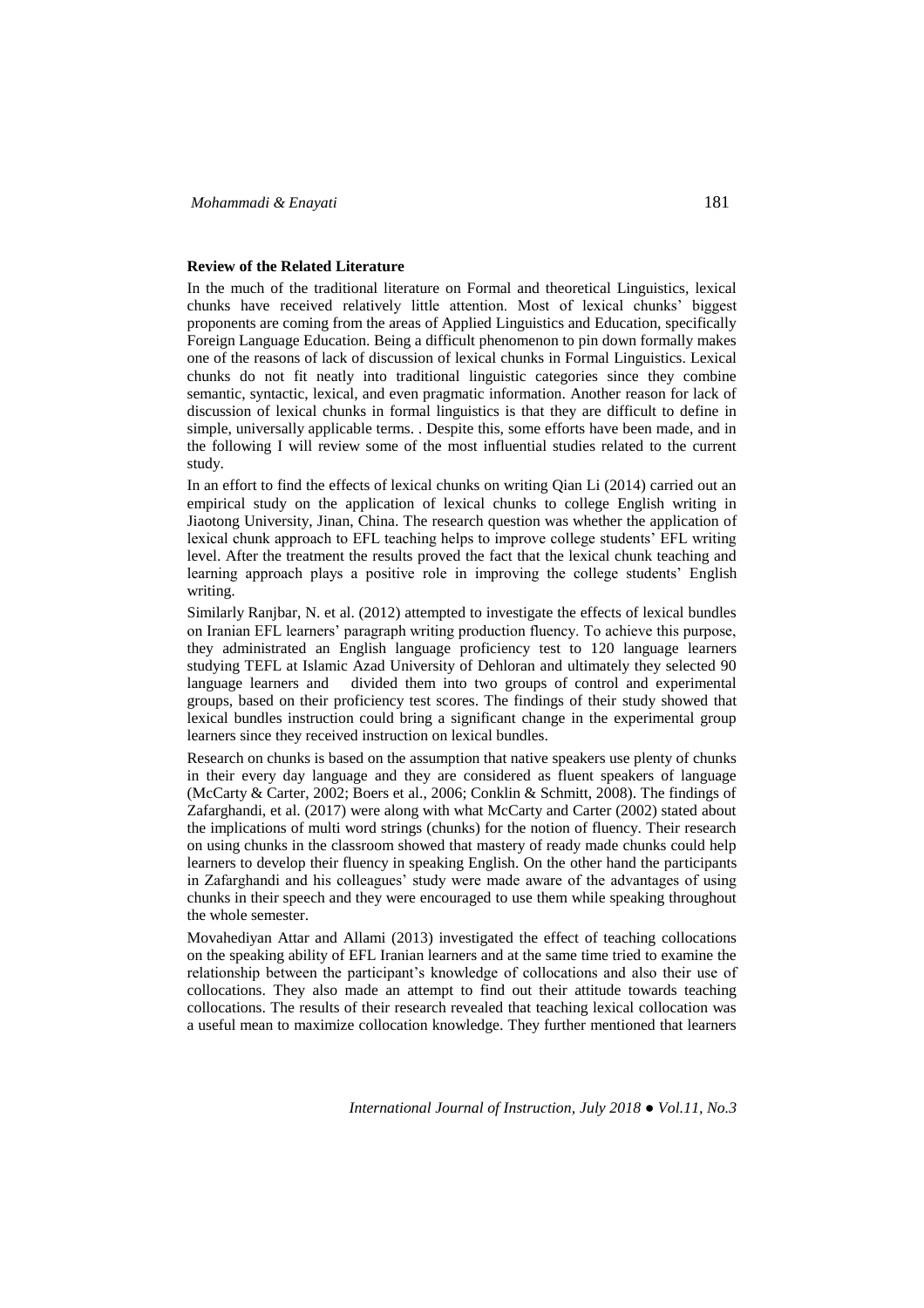could manage to have more control over speaking ability in English and comprehend the ideas within the dialogues and conversations after having being taught the collocations.

Regarding the relationship between lexical bundles and linguistic production fluency, Pawley and Syder(1983), Nattinger and DeCarico (1992), and Wood (2001), lexical bundles and formulaic language units help second language learners to increase their speech speed by building sentences and increasing the length of their speech. These authors believed that if learners memorized a large amount of bundles and automatically retrieve them, they can gain a native like fluency and increase the length of the speech between pauses.

The current study would examine the Iranian EFL context in terms of teenage learners' lexical competence and the variables contributing to its development and use. Following the recommendation given by Chun-Guang, T.(2014), the current study would attempt to confirm whether EFL learners' speaking is influenced by their LG(lexical chunks) competence. To date, as far as I revised the literature, no comprehensive research has investigated how EFL learners' processing strategies for learning, memorizing and automatizing lexical chunks can account for their speaking fluency problems.

#### **Problem of the Study**

The researchers, being an instructor of speaking skill, noticed that EFL learners at Shahab English Institute, especially teenagers, face a difficulty in speaking skill. This difficulty emerges from the fact that most of them are not used to speaking English at schools. Most of them confront difficulty in organizing ideas, using correct structure, employing English speaking styles, and finding suitable vocabulary to express their ideas.

### **Questions of the Study**

 1. Does lexical chunks instruction have any significant on Iranian EFL learners' speaking fluency?

 **2.** Is there any significant difference between experimental and control group mean scores on the post-test after the treatment?

#### **Variables of the Study**

The variables of the present study include lexical chunks learning ( independent variable) and speaking fluency( dependent variable).

#### **Definitions of the terms**

In this study, speaking fluency indicates the number of words, regardless of repeated ones, in a T-unit. Lexical chunks fall into ten types of words, poly-words, collocations, fixed expressions, semi-fixed expressions, compounds, phrasal verbs, idioms, fixed phrases and prefabs. (Lewis, 1997:8, Moon, 1997)

### **Purpose of the Study**

This study aims to investigate the degree of impact of learning lexical chunks, which is implemented in the classroom as an extracurricular activity, on the development of speaking fluency in terms of increasing the number of words per T-units in the participants' oral speech.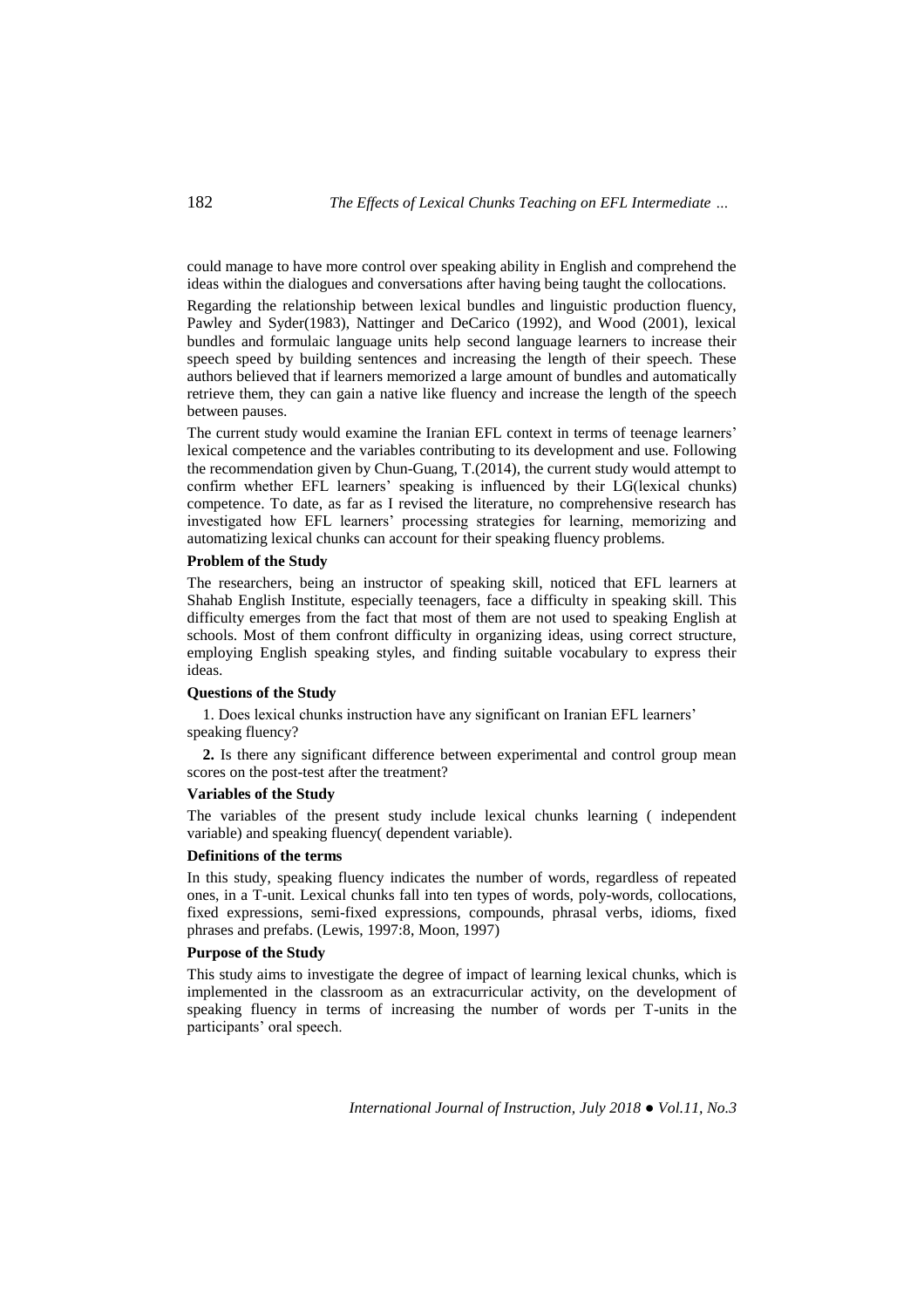## **Significance of the Study**

The significance of the present study emerges from the belief that it hopefully provides experimental evidence and support to the proposition that lexical chunks learning may improve the EFL learners' speaking fluency through reading-speaking connection activities and help them overcome some of the difficulties they may face specifically when speaking fluency is emphasized.

## **METHOD**

This study was an attempt to determine the possible effects of teaching lexical chunks on the speaking fluency of EFL Iranian learners and at the same time taking into consideration the examining participants' use of lexical chunks and their knowledge in them. The research design was experimental. To achieve this success, two groups (control and experimental) design was employed for the study. A typical experimental study usually uses comparison or control groups to investigate research questions. This is known as a between – groups design. (Mackey & Gass, 2005, 146) Using Test of English as a Foreign Language (TOEFL) as a measure for their proficiency in English, the subjects were randomly assigned into two groups (experimental and control) in random. The experimental group was given the treatment. During the treatment the experimental group utilized lexical chunks and wrote so many unified paragraphs about different topics and then they presented them in the class and discussed them. They were asked to make use of lexical chunks in their conversations. Finally they played the role of the provided conversations in the classroom. The learners in the control group did not receive any instruction on lexical chunks. They just received placebo. They studied the same text-book (Headway) through the conventional method of language teaching, grammar translation method with no instruction on lexical chunks.

## **Participants**

In the present research the intermediate level participants of Shahab English Institute in Mahabad were selected through availability sampling method since the other English institutes in Mahabad did not devote any time for research according to the limitations they had. To this aim the researcher carried out a Quick Oxford Placement Test (QOP) of 60 questions in order to homogenize the participants and select the intermediate level participants. Then 60 participants out of 140 were chosen through random selection in order to participate in the study. The selected participants were divided into two groups of 30 students. They shared the characteristics below:

- 1. The majority of them studied at public schools before attending the institute. They were all Iranian learners with intermediate non-native English levels.
- 2. All the selected learners were of the same gender.
- 3. Both groups of the students were studying American Headway 3 as the institute obligatory book with the same instructor and also the same class time on different days.
- 4. Their ages ranged from 12 to 17 with the mean age of 15.
- 5. They are taught Headway Serious books as the obligatory books.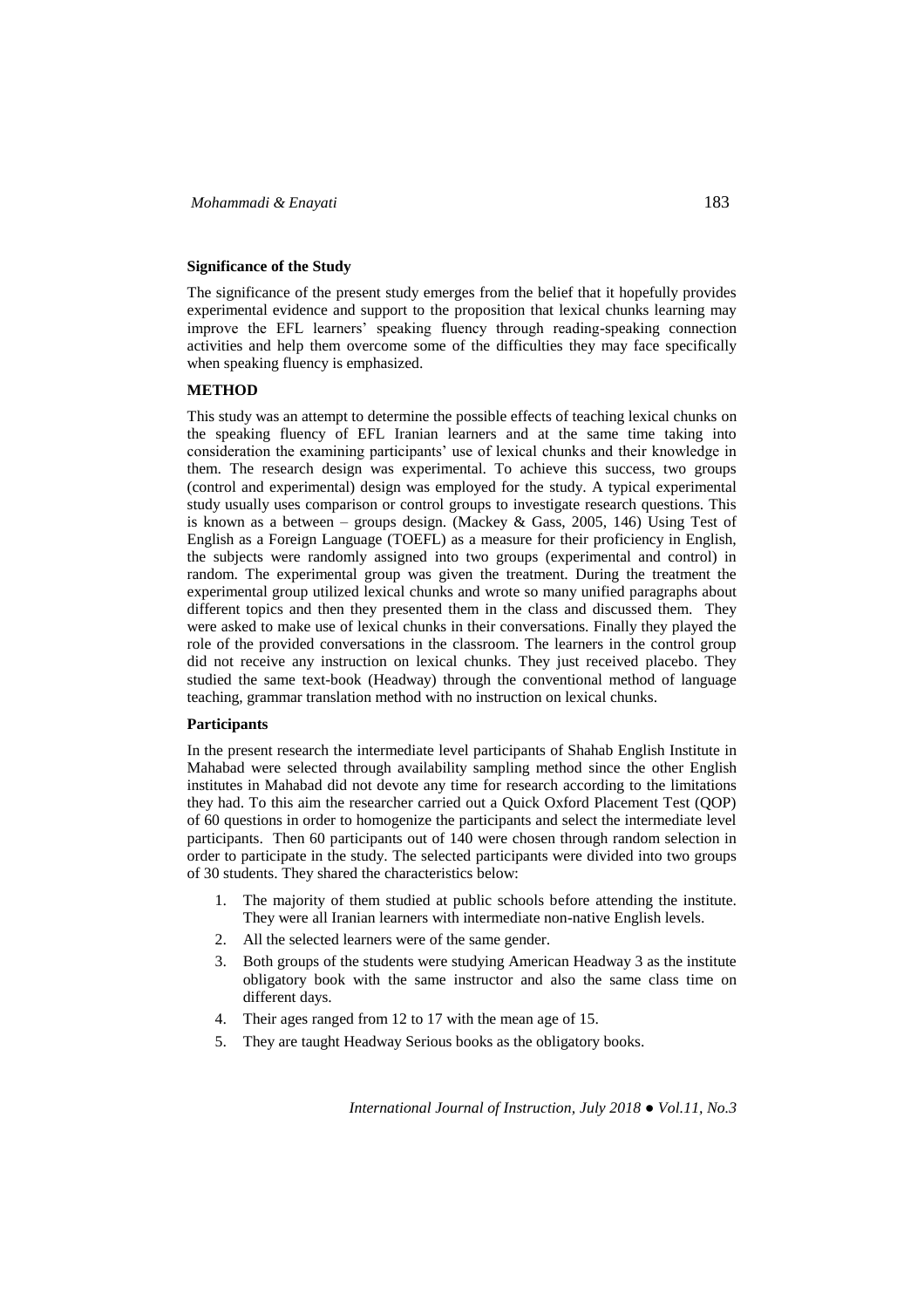### **Instrumentation**

The instruments of the present study were QPT (Quick Proficiency Test), a test of collocations and a collocation interview. The first instrument of the present study was QPT (Quick Proficiency Test), version 1, consisting of two parts, which was used to homogenize the participants and be assured of their level. The first part included 40 questions while in the second one there were 20 questions. It was necessary for the participants to get a score between one standard deviation above and below the mean in order to take part in the study.

The second instrument was a test of lexical chunks which was s used as the pre-test and post-test. It involved 30 multiple choice items and was administrated to all sixty participants in the study with the scores from 0 to 30. The lexical chunks had been selected from "English Collocations in Use" book, written by Michael McCarthy and Felicity O'Dell. They had been selected according to 18 units of the mentioned book. The reliability of lexical chunks test was already calculated and it was 0.82, acceptable for such a study.

The third instrument of the study was a ten-minute interview which was used as a pretest and posttest. It consisted of ten open questions by which the participants were able to talk about their main opinions and ideas and support their ideas using the lexical chunks they had already learned in the 18 sessions of study. The test was mainly a production one and the participants had to talk about ten topics using the lexical chunks they had learnt. The inter-rater reliability of the interview was calculated and it was significant for the study.

### **Procedure**

The aim of the present research was to determine the possible effects of lexical chunks instruction on the speaking fluency of EFL intermediate learners in Iranian contexts. To this aim, all the 140 available EFL learners in Shahab English institute were given QPT (Quick Placement Test) which was consisted of 60 items with 30 vocabulary items and 30 grammar items. This test was given to 140 participants. They had 30 minutes time to answer the questions. The researchers carried out this test to determine the level of the learners and homogenize them. Then, 60 students were selected out of 140 participants. hey were divided into two groups of control and experimental, each consisted of 30 participants. Te researchers pre-tested the selected subjects in both groups (control and experimental). To do so, all the sixty participants were fallen through two pre-tests, including a test of collocation and interview. A 30-item collocation test was given to all the participants. The participants had twenty minutes time to answer questions. They had to fill in the gaps with the correct given collocations. After that all of the participants took part in a interview of 10 questions. The questions took each participant 10 minutes to answer them. After the pre-test, the students in the experimental group were given a treatment. They were taught the collocations in use with some famous lexical chunks on different topics along a period of six weeks that extended from the 1<sup>st</sup> of September to the  $5<sup>th</sup>$  of November in 2016. They studied lexical chunks and collocations three sessions of 90 minutes a week.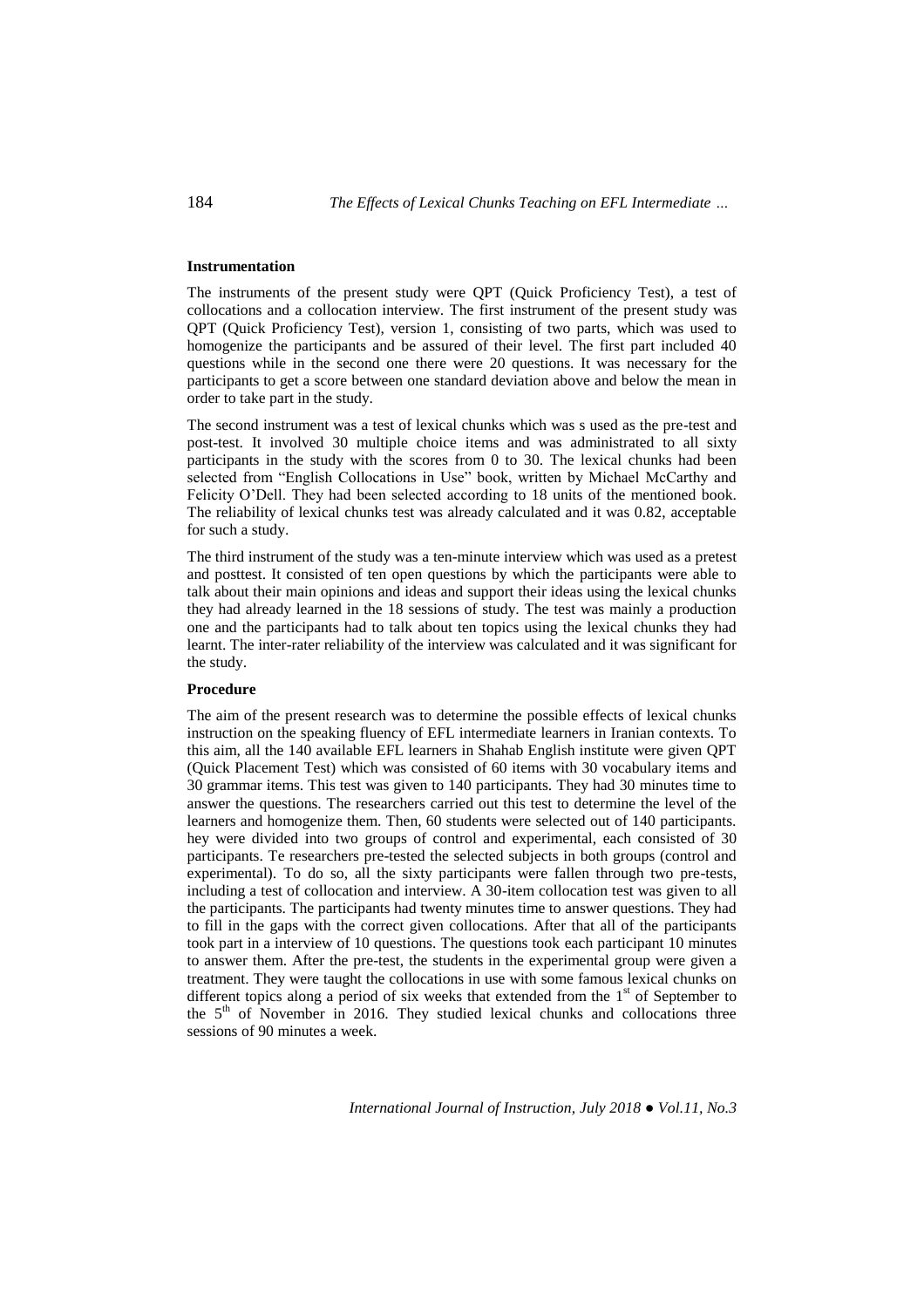## *Mohammadi & Enayati* 185

In each session the subjects were taught a lesson of Collocations in Use and also ten lexical chunks, mainly fixed expressions and idioms. The experimental group members were acquired to underline the lexical chunks and use them in their own sentences in order to learn them. Each lesson of the book (Collocations in Use, written by Michael McCarthy and Felicity O'Dell) contains some lexical chunks mainly two word verb phrases, adjective plus noun combinations and most common idioms by which the subjects could improve the number of their words in the T-units. Each session the participants were taught a unit and then they were asked to practice the lexical chunks exercises by making example sentences in which those chunks were used. They also had to do the exercises which were the following pages of the same unit. After being taught each lesson, they were asked to read the lessons and underline the collocations and idioms and use them in their own sentences. In the next sessions the instructor would go through the new unit. He used to ask some questions of the previous lessons, too. The instructor would select the units according to their importance and the units including more useful lexical chunks in spoken English were often chosen for teaching. On the other hand the subjects in the control group were only asked to study the course required passages, Headway Book 3, without being asked to study any further extracurricular assignments. After the end of six weeks, the subjects in both groups were post-tested in speaking fluency through an interview on the same topics of the pre-test and a test of collocations similar to the previously carried out in the pre-test but with different lexical chunks and collocations. In the process of the interview, the participants were required to discuss their ideas about ten main issues they may face in their life, Appendix (1). While analysing the participants' post-test transcriptions, the researcher focused on their improvement in terms of speaking fluency through focusing on the number of words in the T-units. Some sample assignments are provided in Appendix (2). The interviews were transcribed and analysed to assess whether or not there were any significant differences between these groups in terms of speaking fluency. There were ten main questions to be asked by the interviewer besides some warm-up questions. Speaking fluency was measured using Freed, et el. (2004) by looking at the number of words per t-units (W/T-unit). After the scores' measurement, the raw scores were analysed by SPSS statistical Software. The researcher used the t-test to estimate the statistical differences in the scores' means in both tests in the two groups. To this end, the raw data was analysed using SPSS statistical software by a statistician. It was also decided to look at the ten types of lexical chunks presented in Lewis (1997) and Moon (1997) listed in Appendix (3).

#### **FINDINGS**

Table (1) shows the two groups' means, Std. Deviations and Std. Error Means of the post –test.

Table 1

| mue pendem Bampies 1 lest 1 ost lest compone de experimental |                         |      |        |                |                 |  |  |  |
|--------------------------------------------------------------|-------------------------|------|--------|----------------|-----------------|--|--|--|
|                                                              | <b>Group Statistics</b> |      |        |                |                 |  |  |  |
|                                                              | Post-Test               |      | Mean   | Std. Deviation | Std. Error Mean |  |  |  |
| Fluency scores                                               | Experimental            | - 30 | 12.020 | 1.3752         | 2511            |  |  |  |
|                                                              | Control                 | 30   | 10.047 | 1.6854         | 3077            |  |  |  |

Independent Samples T-test Post-test control & experimental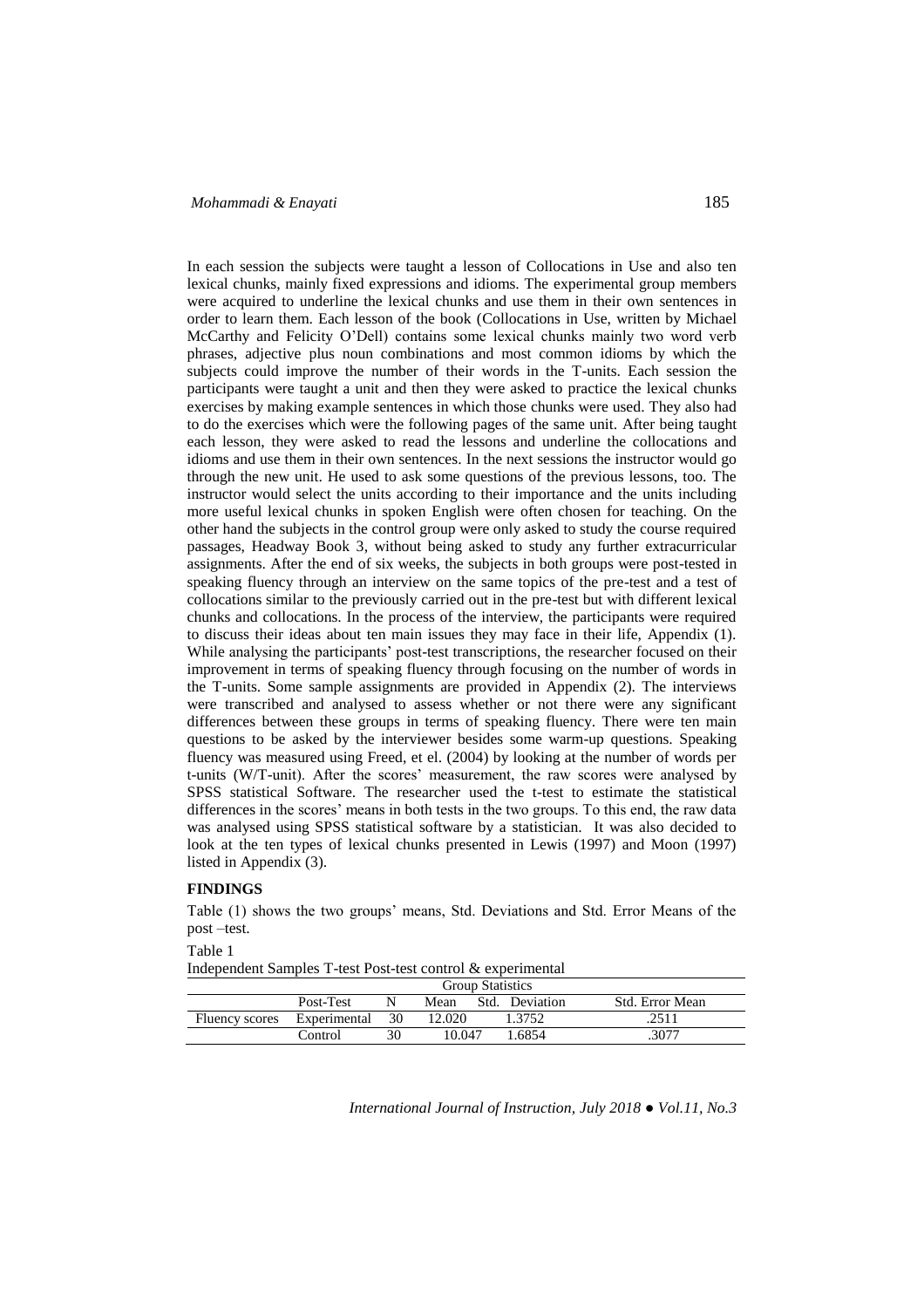

Figure (1) presents the results for speaking fluency in both the experimental and control groups, showing the scores' mean in both groups.

#### Figure 1

Experimental and Control group scores' mean in the post-test.

Table (2) shows the results of the results of applying independent samples t-test. The results of applying independent samples t-test for comparing the means of the post-tests of experimental and control groups showed that there were significant differences between the performances of the two groups in the post-test.

#### Table 2

| Independent Samples Test              |                              |        |                       |                              |
|---------------------------------------|------------------------------|--------|-----------------------|------------------------------|
| Levene's Test for                     | <b>Equality of Variances</b> |        |                       | t-test for Equality of Means |
|                                       |                              |        |                       | 95% Confidence               |
|                                       | Sig.                         |        |                       | Interval of the              |
|                                       | $(2 -$                       | Mean   | Std. Error            |                              |
| Difference                            | F<br>$\mathrm{Sig}$<br>t     | df     | Difference<br>tailed) | Difference                   |
| Lower Upper                           |                              |        |                       |                              |
| Equal 3.740 .058 4.969 58<br>Fluency  | .000                         | 1.9733 | .3971<br>1.1784       | 2.7683                       |
| Variances<br>assumed<br><b>Scores</b> |                              |        |                       |                              |
| Equal                                 | 4.969 55.756 .000            | 1.9733 | .3971                 | 1.1777 2.7690                |
| Not assumed<br>Variances              |                              |        |                       |                              |

Table (3) presents the results for speaking fluency in the experimental group, showing the scores' means, Std. Deviation and Std. Error Mean.

#### Table3

Paired Samples Statistics of the Experimental Group in both tests

| <b>Paired Samples Statistics</b> |                                           |        |    |        |       |  |  |
|----------------------------------|-------------------------------------------|--------|----|--------|-------|--|--|
|                                  | Sts. Deviation<br>Std. Error Mean<br>Mean |        |    |        |       |  |  |
| Pair 1                           | Pre-test                                  | 9.980  | 30 | 1.4949 | .2729 |  |  |
|                                  | Post-test                                 | 12.020 |    | 1.3752 | 2511  |  |  |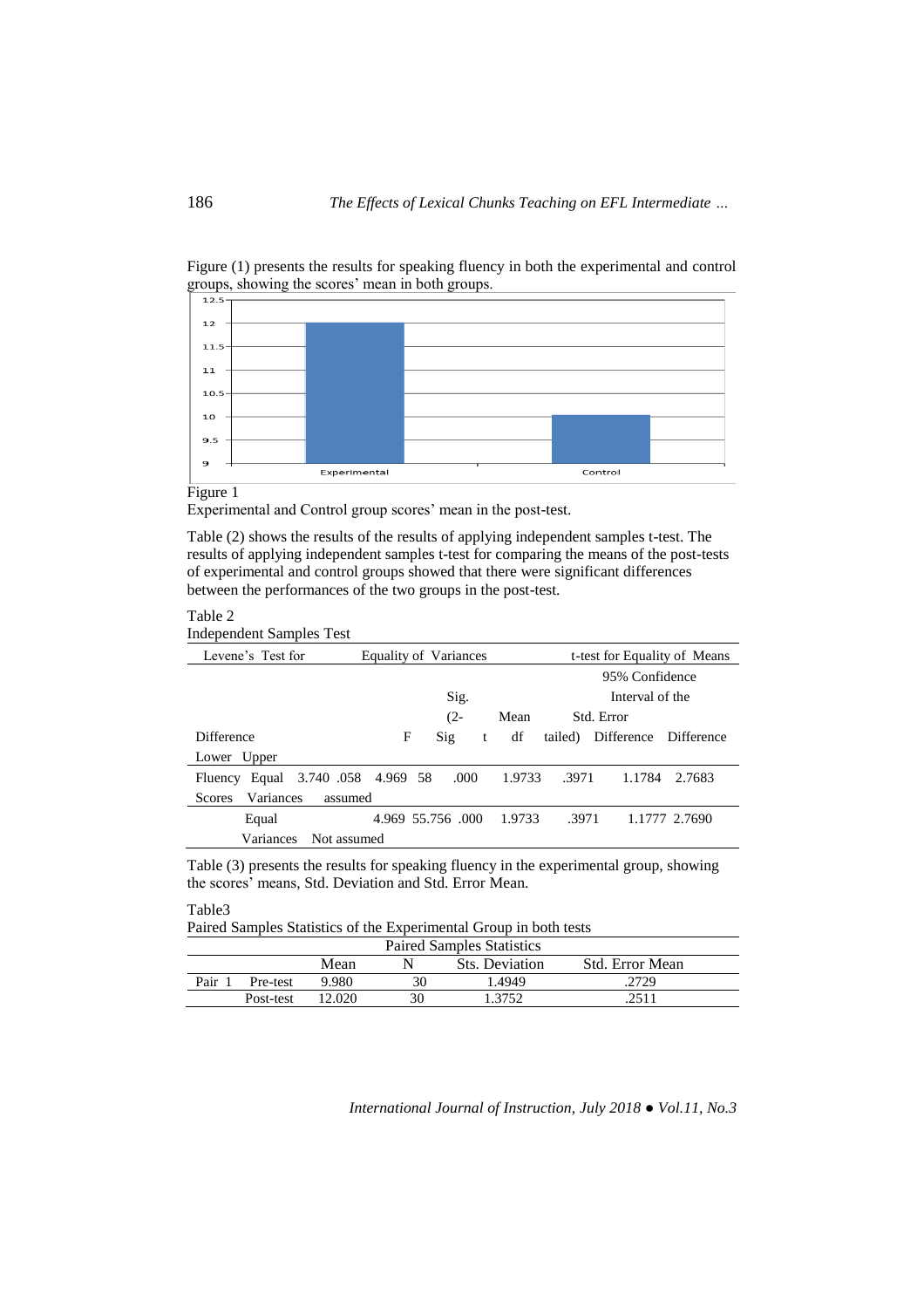The scores' mean in the Experimental group was 9.980 in the pre-test whereas it is 12.020 in the post-test. It shows an increase in the scores' mean after the treatment.



Figure (2) shows the scores' means in the Experimental in both Pre-test and Post-test.

Figure 2

Paired Samples T-test for Experimental group's Pre-test and Post-test

Table (4) presents results of applying paired samples t-test for comparing the means of experimental group learners' pre-test and post-test scores.

Table 4 Paired Samples Test Results for the Experimental Group

| Paired Sample Test                                                  |                                                       |  |        |  |  |  |  |
|---------------------------------------------------------------------|-------------------------------------------------------|--|--------|--|--|--|--|
| Paired Difference                                                   |                                                       |  |        |  |  |  |  |
|                                                                     | 95% Confidence Interval                               |  |        |  |  |  |  |
| Mean                                                                | Std. Error of the difference $t$ df Sig $(2-$<br>Std. |  |        |  |  |  |  |
|                                                                     | Deviation Mean Lower Upper                            |  | tailed |  |  |  |  |
| Pair 1 Pre-test -2.0400 1.4471 .2642 -2.5804 -1.4996 -7.721 29 .000 |                                                       |  |        |  |  |  |  |

The results of applying paired samples t-test for comparing the means of experimental group learners' pre-test and post-test scores indicated that there were significant differences between the performance of the learners in pre-test and post-test. The mean value of the learners' scores in the experimental group shows an increase in the post test. The difference between the means is statically significant since the level of significance is .000 and it is less than 0.05, the required sig. (2-tailed) for the two tests' significant results. It is noticed that the speaking fluency of the learners in the experimental group has developed due to the exposure to extracurricular speaking assignments through a period of six weeks  $(1/9 - 5/11/2016)$  during the first fall semester of the institute program in 2016. Appendix (4) and (5) shows each subject's scores in both tests in this group. The difference in scoring between the pre and post tests in the experimental group can be mainly attributed to the fact that subjects in this group were exposed to more quantities of lexical chunks regardless of topics that were read and learnt.

Table (5) summarizes the control group speaking fluency scores. It presents the results for speaking fluency in the control group, showing the scores' means, Std. Deviation and Std. Error Mean.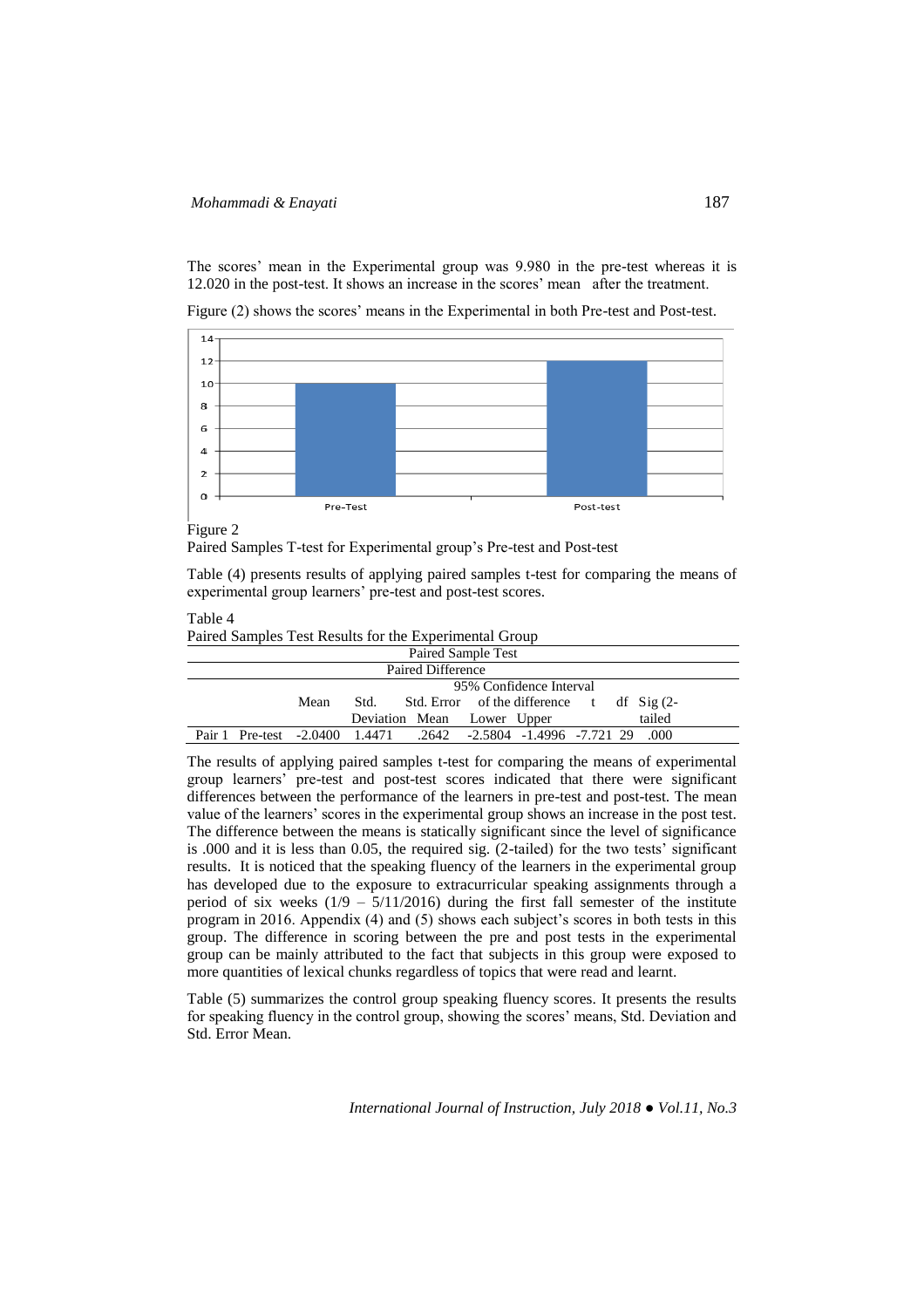Table 5 Paired Samples Statistics of the Control Group in both tests

| <b>Paired Samples Statistics</b>             |          |        |    |        |      |  |  |  |
|----------------------------------------------|----------|--------|----|--------|------|--|--|--|
| Std. Error Mean<br>Deviation<br>Std.<br>Mean |          |        |    |        |      |  |  |  |
| Pair                                         | Pre-test | 10.300 | 30 | 1.6354 | 2986 |  |  |  |
| .3077<br>. 6854<br>10.047<br>Post-test       |          |        |    |        |      |  |  |  |

The scores' mean in the control group was 10.300 in the pre-test and it is 10.047 in the post-test. It shows no statistically significant difference in the post-test. Figure (3) shows the scores' means in the Control in both Pre-test and Post-test.



Figure 3

Paired Samples T-test for the Control group's Pre-test and Post-test

Table (6) presents results of applying paired samples t-test for comparing the means of control group learners' pre-test and post-test scores.

## Table 6

| Paired Samples Test Results for the control Group |                                              |  |
|---------------------------------------------------|----------------------------------------------|--|
|                                                   | $\mathbf{n}$ . $\mathbf{n}$ . $\mathbf{n}$ . |  |

| Paired Sample Test                                       |  |                                                               |  |  |  |  |  |  |  |
|----------------------------------------------------------|--|---------------------------------------------------------------|--|--|--|--|--|--|--|
| Paired Difference                                        |  |                                                               |  |  |  |  |  |  |  |
| 95% Confidence Interval                                  |  |                                                               |  |  |  |  |  |  |  |
| Std. Error of the difference $t$ df Sig (2-<br>Mean Std. |  |                                                               |  |  |  |  |  |  |  |
| tailed<br>Deviation Mean Lower Upper                     |  |                                                               |  |  |  |  |  |  |  |
|                                                          |  | Pair 1 Pre-test .2533 2.3889 .4361 -.6389 1.1454 .581 29 .566 |  |  |  |  |  |  |  |

The results of applying paired samples t-test for comparing the means of the control group learners' pre-test and post-test scores indicated that there were not significant differences between the performance of the learners in pre-test and post-test. As you see the level of significance (2-tailed) is .566 and it is more than 0.05, so there is not a significant difference between the performances in both tests.

## **DISCUSSION**

The present study set out to investigate two research questions: (1) whether lexical chunks instruction had any significant on Iranian EFL learners' speaking fluency; and (2) whether there is any significant difference between experimental and control group mean scores on the post test after the treatment. In light of the research questions, the most important finding of this study is that lexical chunks instruction could bring a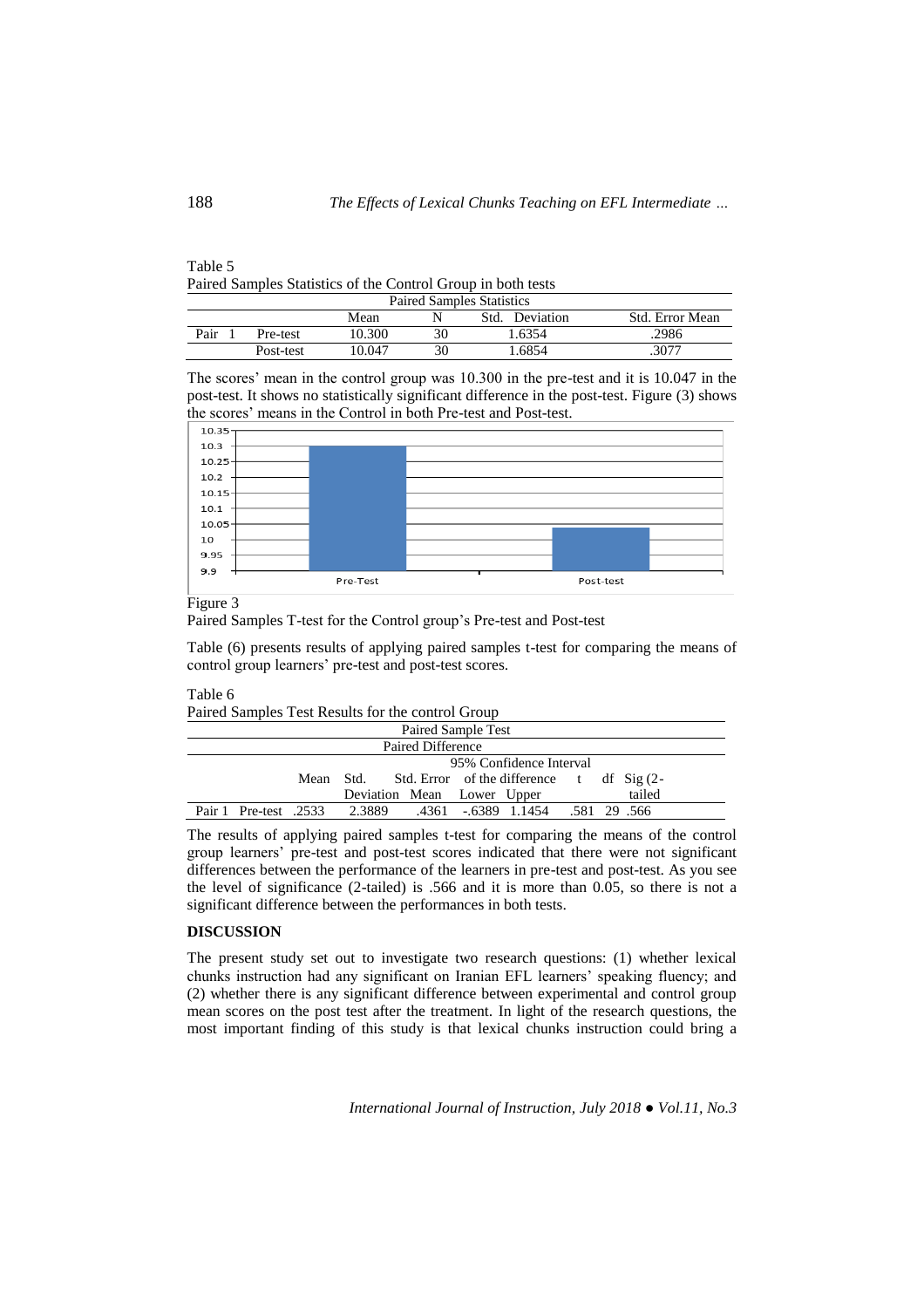## *Mohammadi & Enayati* 189

significant change in the fluency of the learners in the experimental group since they worked on lexical chunks in different contexts of role play, discussion, paragraph writing and conversation. During the treatment the experimental group utilized lexical chunks and wrote so many unified paragraphs about different topics. Then, they presented them in the class and discussed them. Also, they made use of lexical chunks and wrote conversation around the topics mentioned in their text-book. Finally they played the role of the provided conversations and text-book conversations, too. All these contexts and the received instruction helped learners promote their speaking fluency on the post test. This, in turn, developed the experimental students' paragraph writing fluency which is not discussed in the present paper. This development was due to the instruction and learning large amount of lexical chunks and automatically retrieving them in their paragraph writing and later on in their oral communication. Therefore, instructing Iranian EFL learners in lexical chunks and using them in different contexts promoted their linguistic production fluency. So, the research instruction was considered as an influential method.

As regards the participants in the control group, they did not receive any instruction on lexical chunks. They studied the same text-book (headway) through the conventional method of language teaching, grammar translation method. They received no instruction on lexical chunks. Since they did not work on lexical chunks in different contexts as the experimental group did, their performance on the post test did not change much in comparison to their pre test mean score. Thus, the reason why the experimental and control group participants' performance on the post test was significantly different was due to instruction.

The results of the inferential statistics related to the second question also revealed that the experimental and control group performed significantly different on the post test. That is to say, the experimental group participants who received instruction on lexical chunks did much better than the control group students who did not receive instruction. This stated that there was a significant difference between the mean scores of experimental and control groups. In other words, this difference was due to the improvement of experimental group learners' speaking fluency. This improvement, in turn, was merely due to the instruction. Also, as regards the participants in the control group, they did not do well on the post test in comparison to the experimental group participants. So, they did not show any significant improvement in their speaking fluency. This lack of improvement was due to the fact that they did not receive instruction on lexical chunks. They just received placebo instruction and did not work on chunks in different contexts. So, it was revealed through the results of the inferential statistics that control group participants did not show any improvement on the post test. Thus, the difference between the two groups' mean scores on the post test proved to be significant as the result of lexical chunks instruction.

The results of the present study substantiated the findings of Movahediyan and Allami (2013) that teaching lexical collocations is a useful mean to maximize collocation knowledge and accordingly EFL learners can manage to have more control over speaking ability in English and at the same time comprehend the ideas within the dialogues and conversations through the use of collocation knowledge.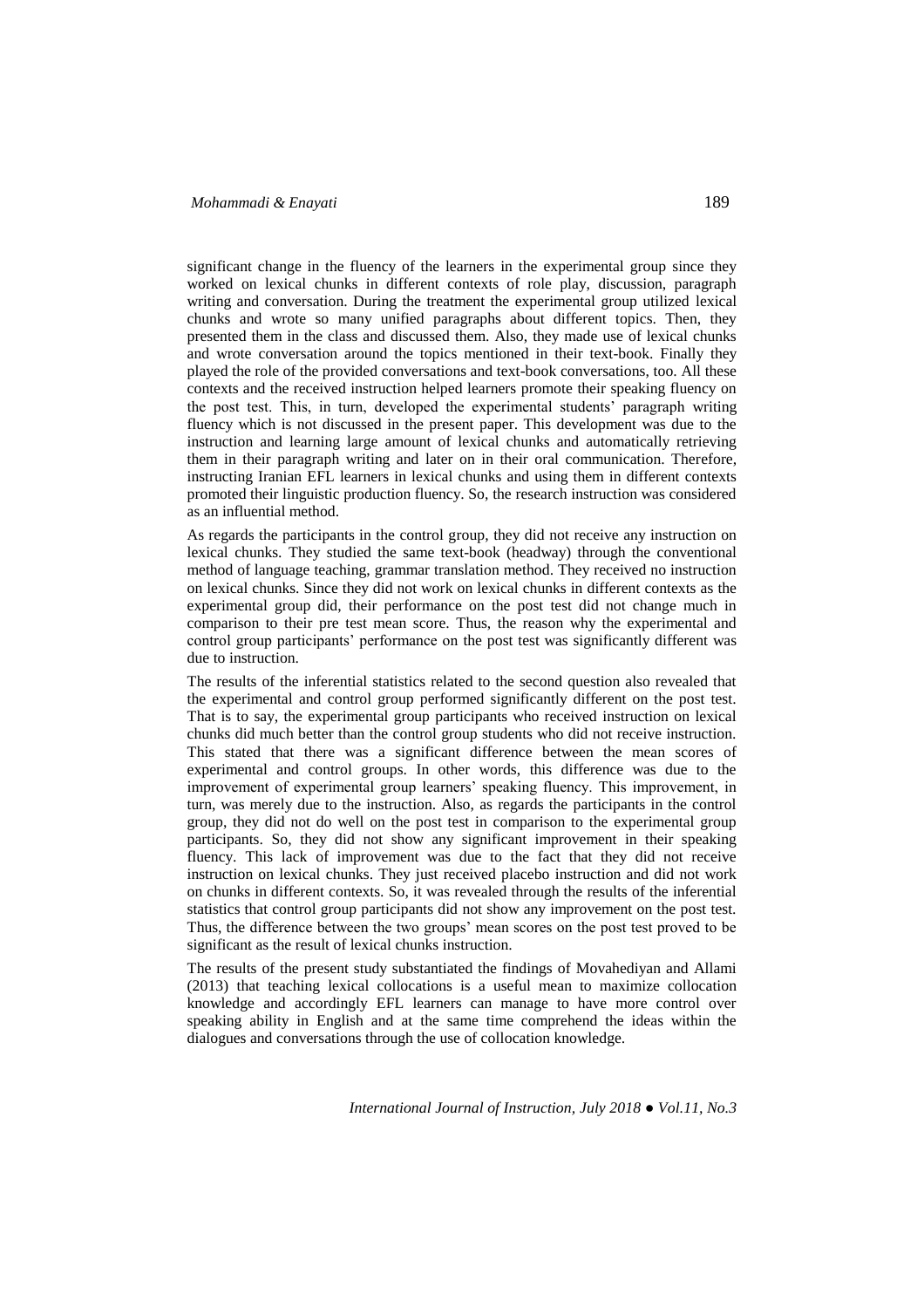Similarly the findings of the present study are also in accordance with the theory of Richards (2008) that holds there are many factors that can contribute to the naturalness of speech and that one important factor is the extent to which the learners are using what are sometimes called multi-word chunks, as well as conversational routines or fixed expressions.

Additionally, this study produced results which corroborate the theories of Pawley & Syder (1983), Nattinger & DeCarico (1992), and Wood (2001) theorising that lexical bundles and formulaic language units help second language learners to increase their speech speed by building sentences and increasing the length of their speech.

Finally, the researcher came to this conclusion from the current section that lexical chunks had a significant effect on Iranian EFL learners' speaking fluency. Moreover, there was a significant difference between the experimental and control group speaking fluency. Also, all these improvements and difference were due to the instruction of lexical chunks.

#### **CONCLUSION**

The present study examines the development of speaking fluency in EFL learners through the use of reading-into-speaking method via exposure to extracurricular lexical chunks. It examines variations in the learners' speaking performance in term of fluency, which can be one other indications of effective speaking. The results suggest that the reading-into-speaking method or exposure to extensive lexical chunks reading and learning had a positive impact on the speaking fluency development of these learners, who are lower and average intermediate EFL learners.

Speaking fluency of the experimental group was higher than that of the control group. A possible reason for this might be that the learners had more chance of reading and working with lexical chunks in various texts. Thus learning lexical chunks had a major impact on the participants' speaking fluency in the experimental group.

Moreover, exposing EFL learners to a quantity of reading texts of different lexical chunks may contribute in reducing the anxiety of confronting the task of speaking which is considered as the most difficult experience in producing L2. Similarly, learning lexical chunks through reading can decrease the degree of stress during speaking because it offers the L2 speaker the bulk repertoire of vocabulary, structures, idioms, discourse connectors, multi words, verb phrases, stylistic devices, etc. Learners will deal with speaking in a less confused manner due to the fact that they are ready to produce and express their thoughts and feelings through exploiting familiar and relevant vocabulary and grammars derived from the rich source, which is lexical chunk. The study not only indicates the importance of lexical chunks to speaking fluency improvement, but also brings some pedagogical suggestions to English instruction.

It is hoped that these findings will contribute to our understanding of reading/speaking and the adaptation of lexical chunks instruction in EFL contexts. They may be useful for the development of speaking fluency teaching activities that are directed to lower and average intermediate learners or even lower and average level learners in EFL contexts. More specifically, this kind of research may help teachers who teach speaking skill in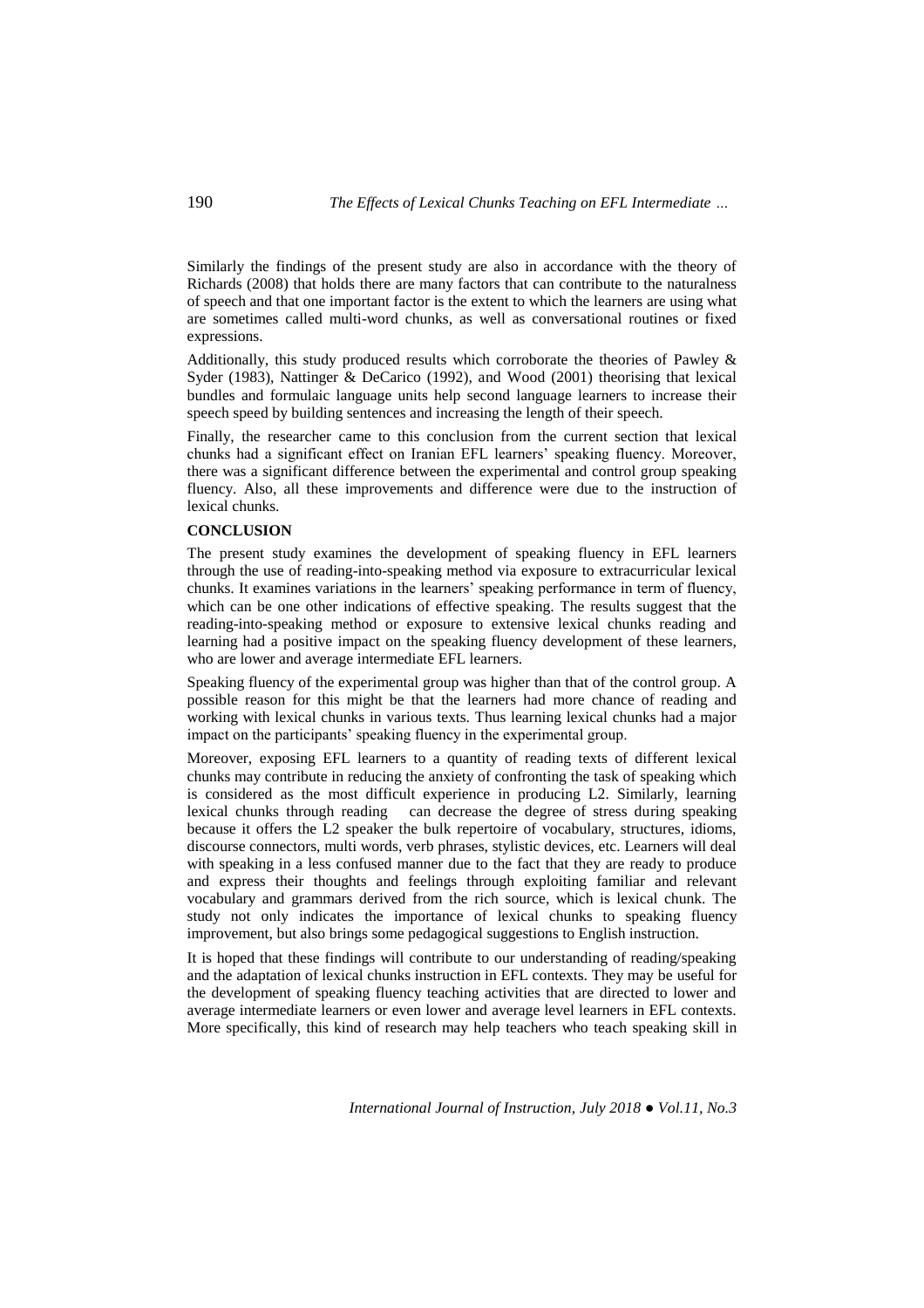Iranian institutes to recognize the importance of lexical chunks directed speaking tasks in the EFL speaking classroom, as the results point to the positive impact of lexical chunks on the development of students' speaking fluency.

So we can make a conclusion that learners' speaking fluency can be improved by the application of Lexical Chunk Approach to EFL teaching. According to the grading criteria of EFL speaking fluency, the scores should be marked based on the expressions of the number of words per T-units. . Therefore, the use of the vocabulary and phrases is fundamental to the marking of the speaking fluency. The application of Lexical Chunk Approach to EFL teaching helps to store the ready-made lexical units into the learners' mind, which benefits the appropriate language production for a particular situation.

In addition to the score analysis, the teachers pay more attention to the students' lexical use in their expressions. It is found that lexical chunks help students to use English fluently and properly. Besides, the input of lexical chunks as a whole can avoid errors resulting from vocabulary selection and cultural differences, thus improving the accuracy of language. With lexical chunks in mind, students can speak more fluently, which reduces their anxiety during the process of speaking and increases their confidence. After the application of lexical chunk for one term, it is observed that students' EFL speaking fluency has improved a lot.

## **REFERENCES**

Boers, F.; Eyckmans, J.; Kappel, J.; Stengers, H. & Demecheleer, M. (2006). Formulaic Sequences and Perceived Oral Proficiency: Putting a Lexical Approach to the Test*. Language Teaching Research*, 10/3, 245-261.

Chunguang,T.(2014). An empirical Research on the Corpus-driven Lexical chunks Instruction. *International Journal of English Language Teaching*, 2/2, 1– 36.

Conkin, K. & Schmit, N.(2008). Formulaic Sequences: Are They Processed More Quickly than Non-formulaic Language by Native and Non-native Speakers? *Journal of Applied Linguistics,* 29/1, 72-89.

Ellis, N. (2002). Frequency Effects in Language Processing: A Review with Implications for Theories of Implicit and Explicit Language Acquisition. *Journal of Studies in Second Language Acquisition*, 24.

Frank, B. & Lindstromberg, S. (2009).Optimizing a Lexical Approach to Instructed Second Language. *Palgrave- Macmillan*, 36.

Freed, B.; Segalowitz, N., & Dewey D. (2004). Context of Learning and Second Language Fluency in French: Comparing Regular Classroom, Study Abroad, and Intensive Domestic Immersion Programs. *Studies in Second Language Acquisition*, 26, 275-301.

Ketko, H. (2000). The Importance of Multiword Chunks in Facilitating Communicative Competence and their Pedagogic Implications. *Language Teacher Online* 24/12. Retrieved 11/ 12/02 from the World Wide Web: http://www.langue.hyper.chubu.ac.jp/ jalt/ pub/tlt/00/dec/ ketko.html>.